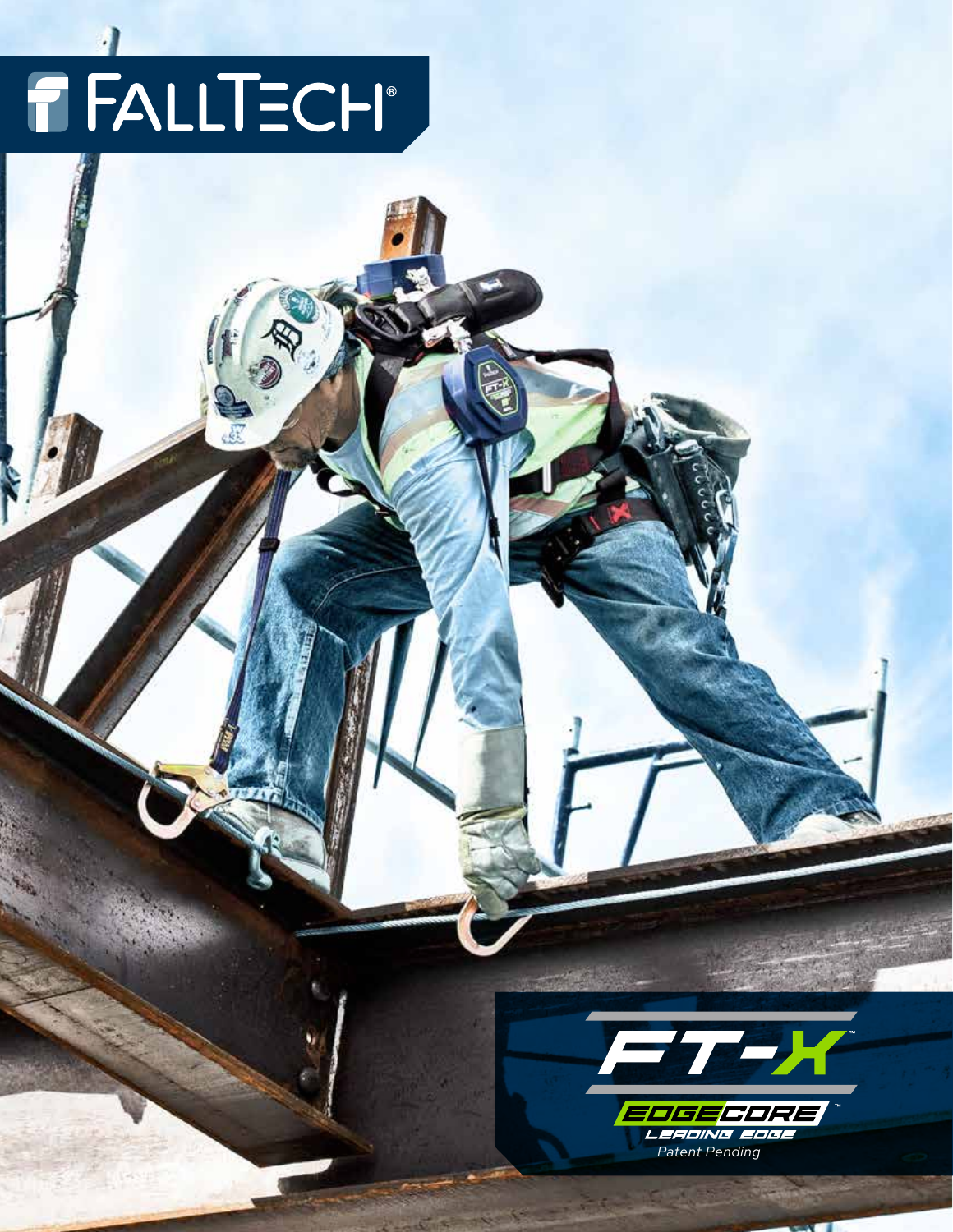### T FALLTECH®

**Falltech® introduces the new, Patent Pending, 8' FT-X™ EdgeCore™ Class 2 Leading Edge Self-retracting Lifeline series engineered for those who will not compromise on safety, compliance, worker comfort, and efficiency when working at height.**





### **Retractable Units**

Compact design keeps retractable units close to the body's center line to reduce fatigue and positions away from the back to minimize discomfort from rubbing or pressure from resting



### **Compact, Extended Capacity Energy Absorber**

420 lb. worker rated extended capacity energy absorber's low-profile shape reduces heat and sweat build up and is protected by an abrasion resistant cover

### **EdgeCore™ Lifeline**

Innovative lifeline design is not a webbing but a structure of multiple Kevlar® cables with UV-resistant Composite jacket providing ultimate strength and durability over leading edge hazards. EdgeCore is 40% lighter than most Class 2 Leading Edge SRLP cable lifelines



### **Triple Action Connector**

Proprietary aluminum alloy dorsal connector provides simplified push button attachment with visual locking indicators



### **Lightweight, Durable Housings**

Engineered housing material provides durability and flexibility at low weight. Dark blue color distinguishes the below D-ring and leading edge capability of FT Class 2 SRLs



### **Labels**

Comprehensive fall clearance charts and tables included inside the energy absorber cover offer easily accessible reference contributing toward safety at all times

**| 84108TP0** *Patent Pending*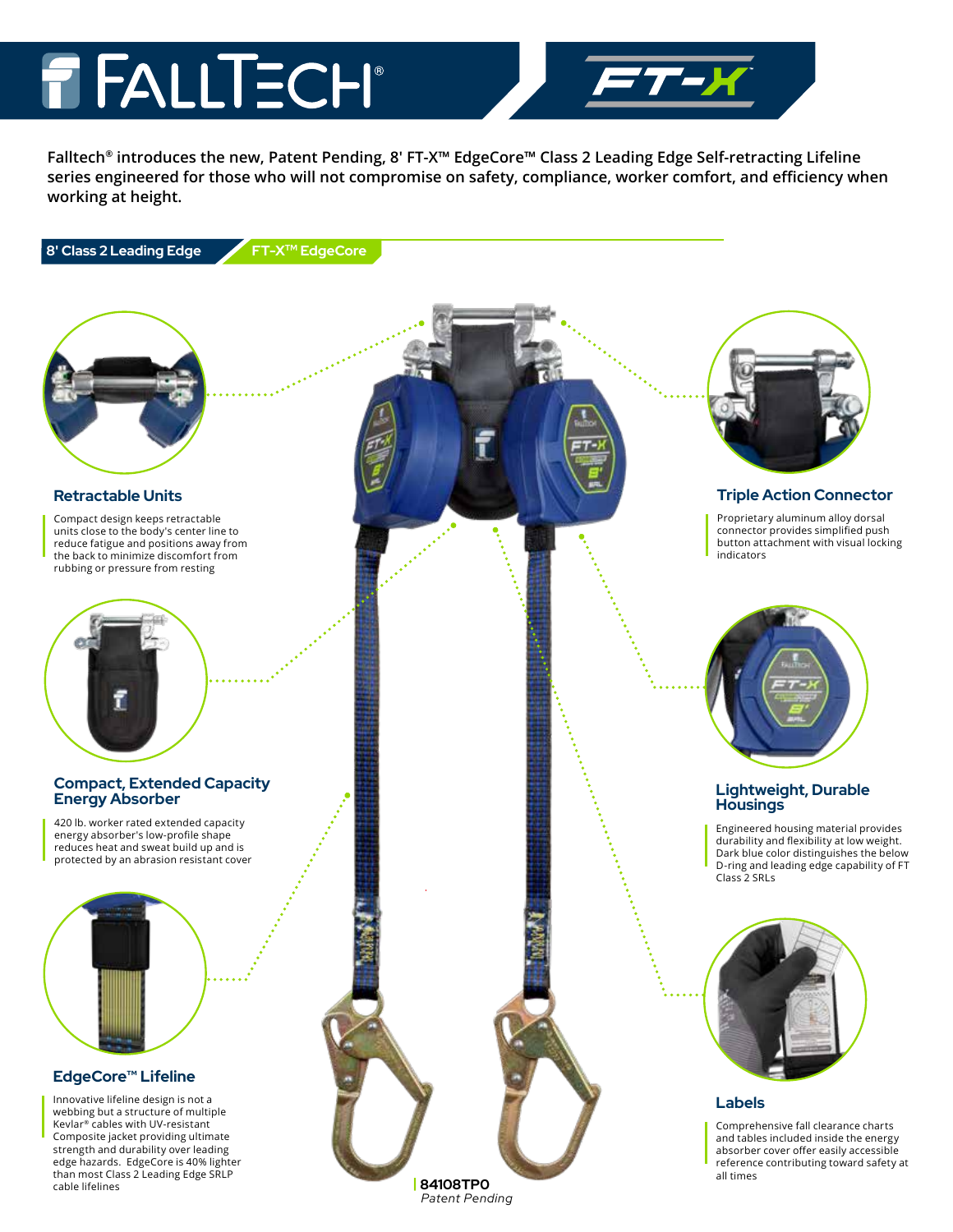### T FALLTECH®

**Falltech® introduces the new, Patent Pending, 8' FT-X™ EdgeCore™ Class 2 Leading Edge Self-retracting Lifeline series engineered for those who will not compromise on safety, compliance, worker comfort, and efficiency when working at height.**

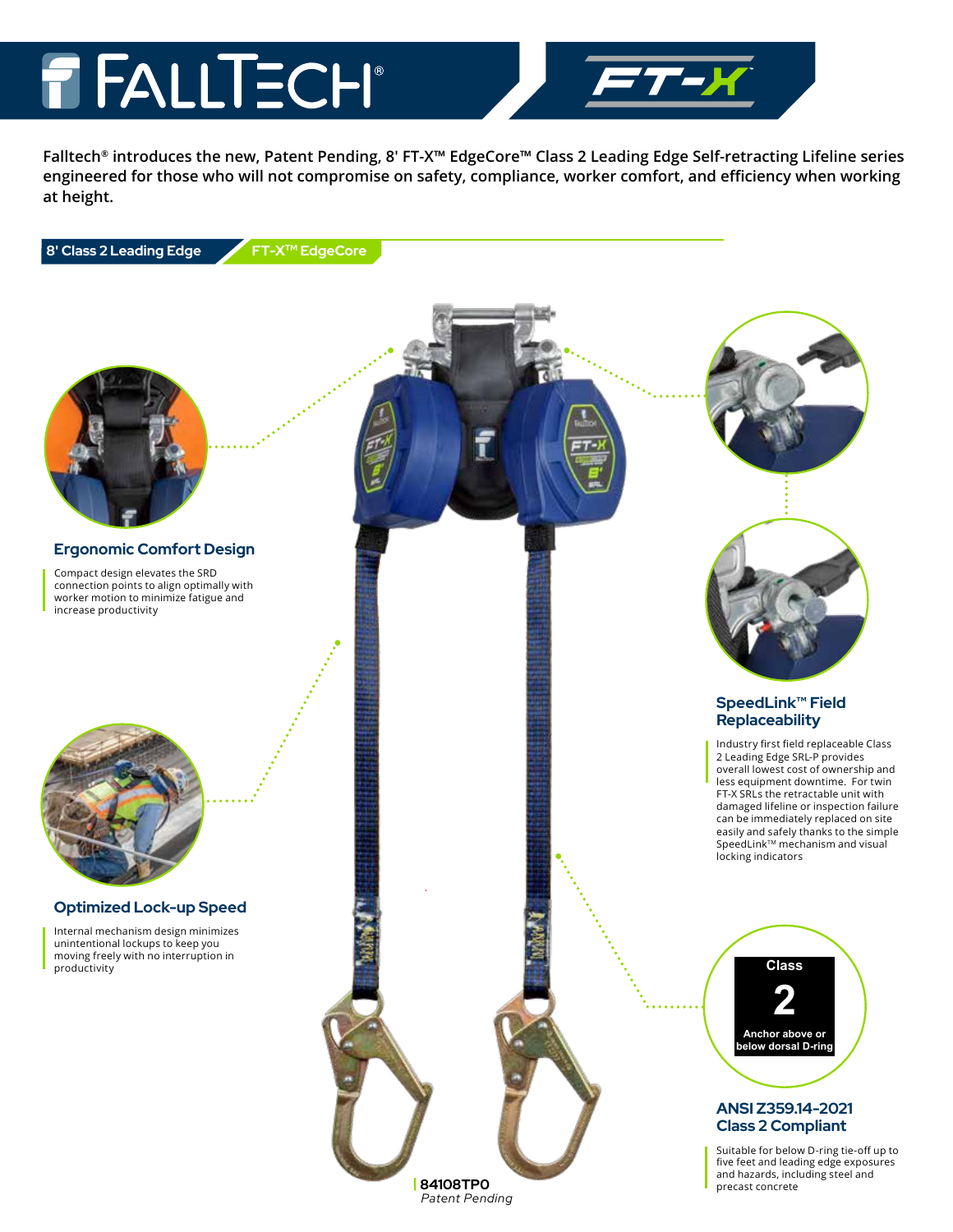### **T FALLTECH®**



**Falltech® introduces the new, Patent Pending, 8' FT-X™ EdgeCore™ Class 2 Leading Edge Self-retracting Lifeline series engineered for those who will not compromise on safety, compliance, worker comfort, and efficiency when working at height.**

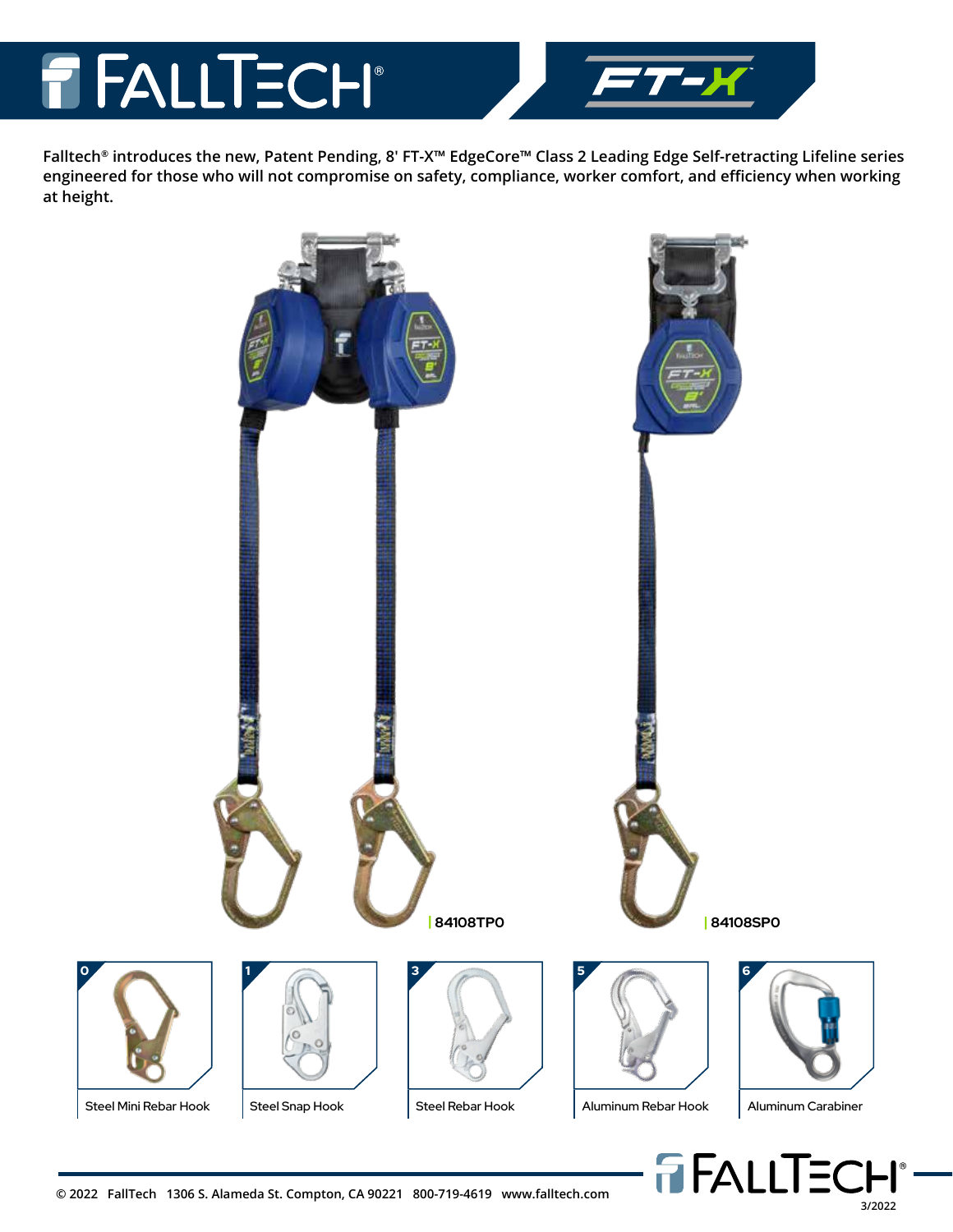## FALLTECH®



| Part#    | Single or<br>Twin | <b>Leg-end Connector</b>       |
|----------|-------------------|--------------------------------|
| 84108SP0 | Single            | Steel Mini Rebar Hook          |
| 84108SP1 | Single            | <b>Steel Snap Hook</b>         |
| 84108SP3 | Single            | Steel Rebar Hook               |
| 84108SP5 | Single            | Aluminum Rebar Hook            |
| 84108SP6 | Single            | Aluminum Captive Eye Carabiner |
| 84108TP0 | Twin              | Steel Mini Rebar Hook          |
| 84108TP1 | Twin              | Steel Snap Hook                |
| 84108TP3 | Twin              | Steel Rebar Hook               |
| 84108TP5 | Twin              | Aluminum Rebar Hook            |
| 84108TP6 | Twin              | Aluminum Captive Eye Carabiner |
| 84108RP0 | Replacement       | Steel Mini Rebar Hook          |
| 84108RP1 | Replacement       | <b>Steel Snap Hook</b>         |
| 84108RP3 | Replacement       | Steel Rebar Hook               |
| 84108RP5 | Replacement       | Aluminum Rebar Hook            |
| 84108RP6 | Replacement       | Aluminum Captive Eye Carabiner |

| <b>Performance Specifications</b>        |                                |  |    |
|------------------------------------------|--------------------------------|--|----|
| <b>ANSI SRL</b><br>Class/Type            | Class 2 SRL                    |  | ı  |
| <b>Maximum</b><br><b>Arrest Force</b>    | 1,800 lb                       |  |    |
| Average<br><b>Arrest Force</b>           | 1,575 lb or less               |  | C٥ |
| <b>Maximum Arrest</b><br><b>Distance</b> | 42 in or less                  |  | C) |
| <b>Static</b><br>Strength                | 3,600 lbs Minimum              |  |    |
| <b>ANSI User</b><br>Capacity             | One User up to<br>310 lbs. Max |  |    |
| <b>OSHA User</b><br>Capacity             | One User up to<br>420 lbs. Max |  |    |

| <b>Material Specifications</b> |                                                                        |  |
|--------------------------------|------------------------------------------------------------------------|--|
| Housing                        | Nylon                                                                  |  |
| Lifeline                       | EdgeCore™ strength<br>(Kevlar®/Composite)<br>Min. 5,000 lbs.           |  |
| Leg-ed<br>Connector            | Variable<br>5,000 lb min, strength with<br>3,600 lb min. gate strength |  |
| Dorsal<br>Connector            | Aluminum Alloy<br>5,000 lb min. strength                               |  |

| <b>Relevant Standards</b> |                           |  |
|---------------------------|---------------------------|--|
| ANSI                      | ANSI Z359.14-2021 Class 2 |  |
| <b>OSHA</b>               | 1926.502, 1910.140        |  |